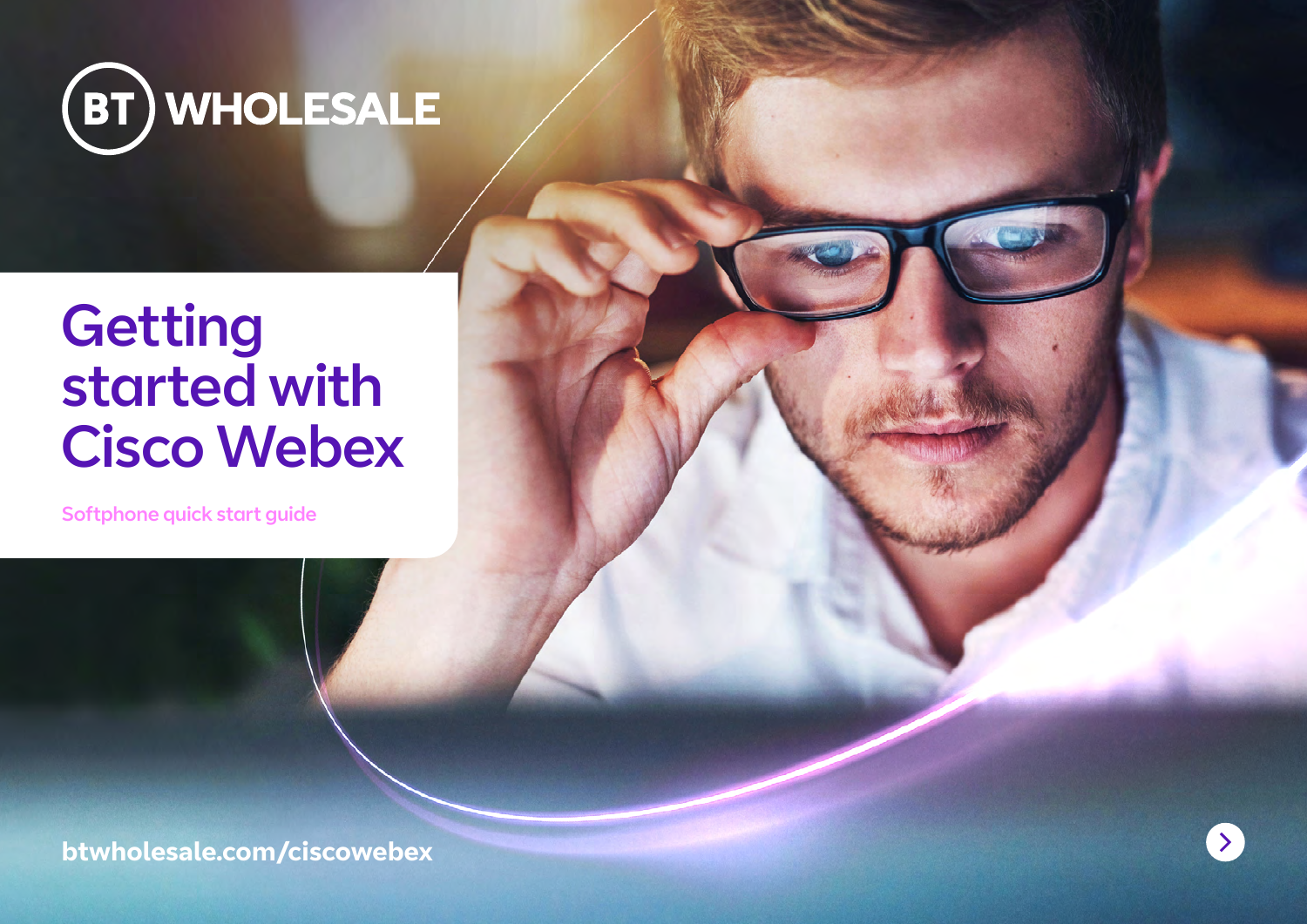# Overview of the Webex App

### Calling in Webex App

Webex brings everyone together to do exceptional work with one easy-to-use and secure app for calling, meetings, and messaging to get work done. In real-time or anytime, Webex is the engaging, intelligent and inclusive app that creates exceptional experiences and makes working together distinctly better.

### Enabling continuous collaboration from a simple call

Communication and collaboration go hand in hand. When you call on the Webex App—in the office, at home, or on the go—you'll have the same calling features to keep your business moving. If you're on a phone call you can easily elevate it into a full-featured meeting to take advantage of AI transcriptions, real-time translations, notes and action items, and recordings. Stay connected and productive with Webex.



### **Benefits**

#### **Work from anywhere**

Make and receive business calls wherever you are, on any device.

### **Easily transition to the cloud:**

On-premises and cloud calling customers enjoy the same app experience.

### **Calling features you expect:**

Get enterprise-grade calling features in a seamless collaboration experience.

### **Fully integrated with Webex service features:**

Enjoy one seamless experience with virtual backgrounds, background noise removal, device integration, and more.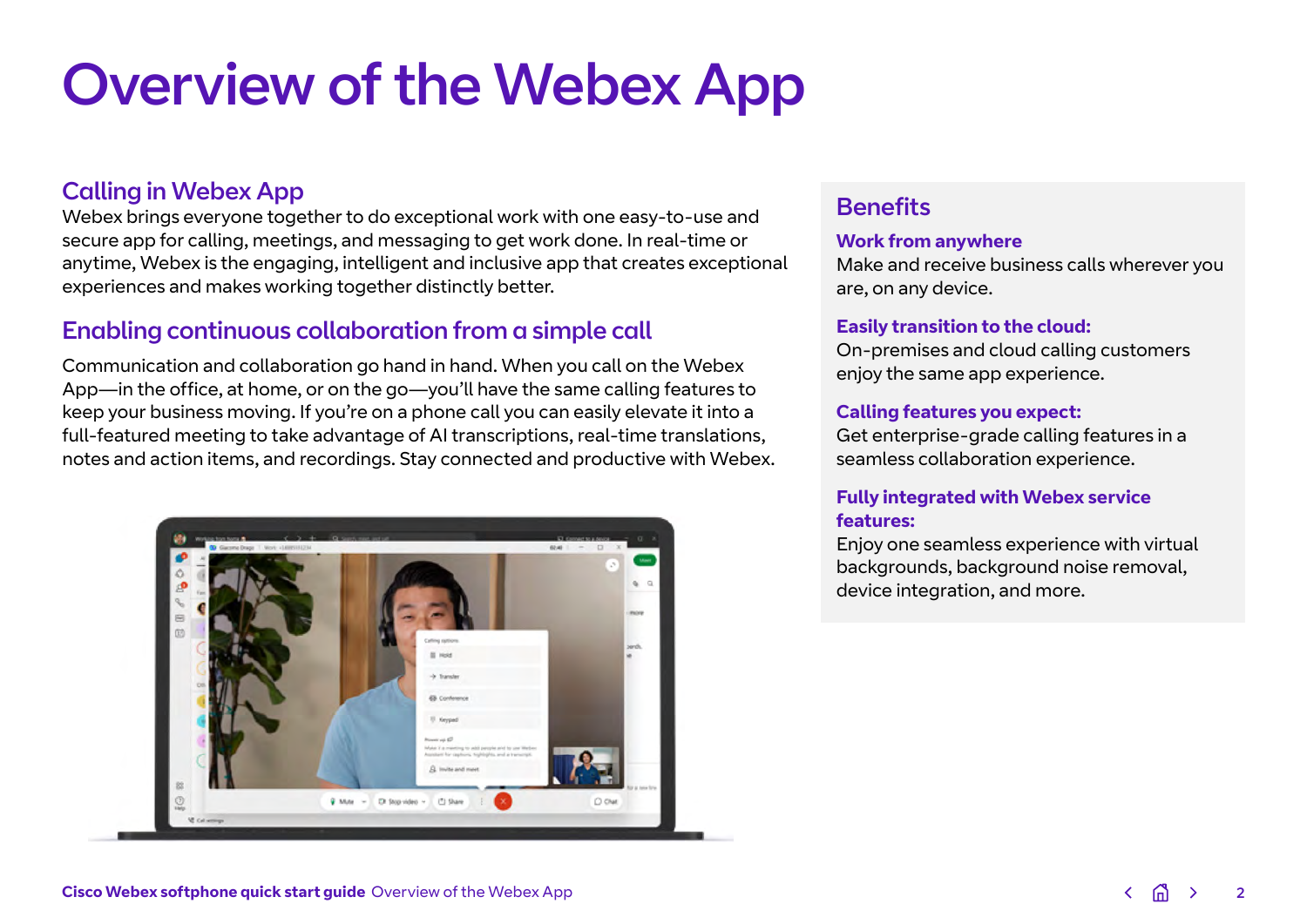# Overview of the Webex App (cont)



## Standard business calling features:

**Call waiting/call transfer:** View who is calling and seamlessly transfer calls to another colleague.

**Merge and conference:** Merge calls or easily go from 1:1 to conference mode.

**Business voicemail:** Connect to your voicemail, view waiting messages, and access visual or non-visual voicemail, all with a single click.

**Hunt group, Call queues:** Leverage multiple phone lines in a group to make sure every call is answered. Manage hunt availability—log in and out on the Webex App.

**Multiline, Boss/Admin:** Easily manage multiple lines or set up the ability for admins to manage incoming calls.

**Call park:** Park a call on one device and retrieve it from another.

**Call pickup:** Get notifications to Pick up someone else's call.

**Call recording**

**Move/pull calls between devices with shared lines**

**Set your business calls to ring at any number**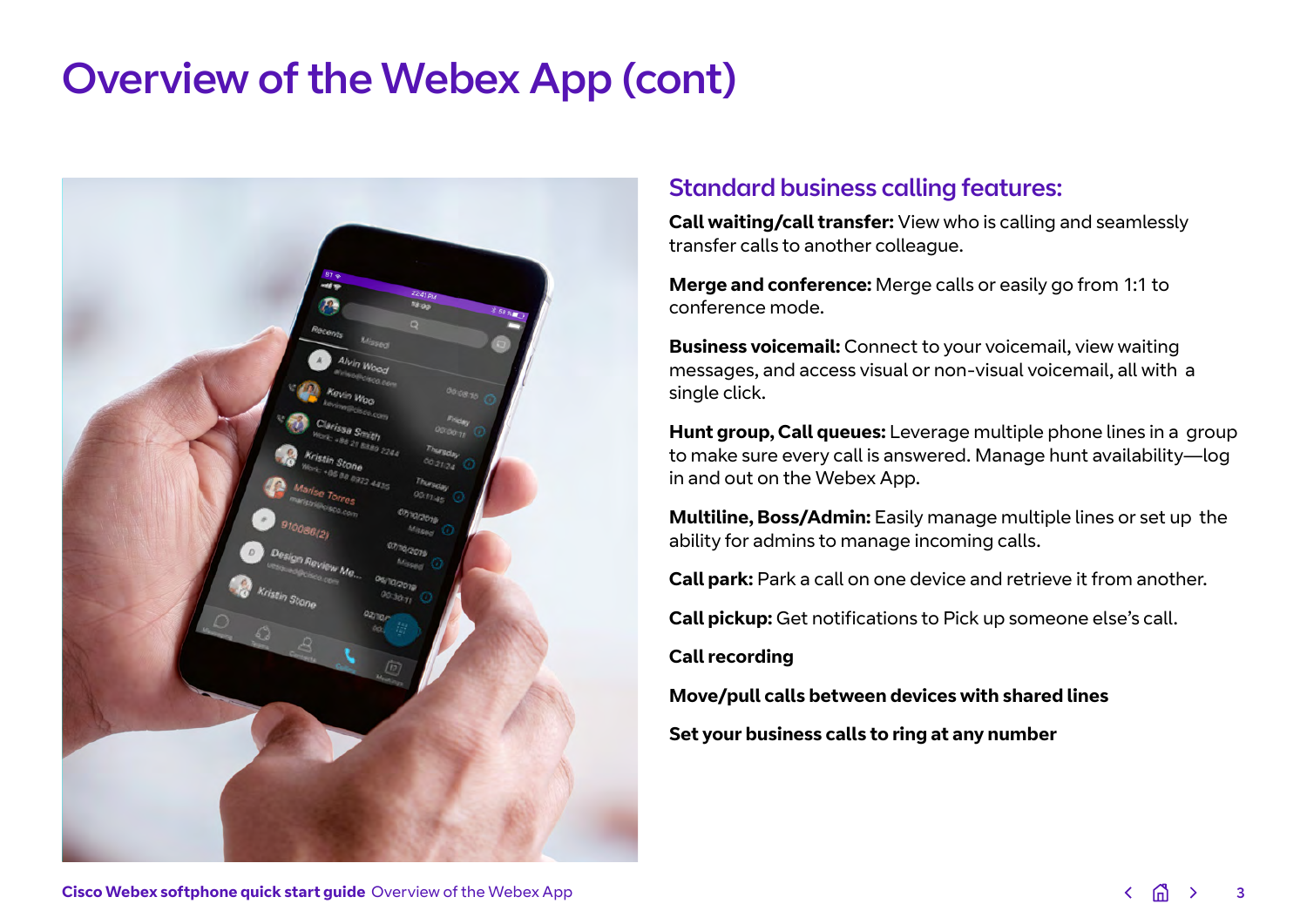# Starting and answering calls

You can start video and audio calls with individuals from 1:1 spaces.

# Start a call

There are different ways to call in Webex. One easy way is to:

| <b>COOK THE THEFT</b>                                                                                              | C Beach, root, and call<br>٠                                                   | C Conseil to a device. |
|--------------------------------------------------------------------------------------------------------------------|--------------------------------------------------------------------------------|------------------------|
| D<br>Direct Spaces<br>4.8<br>$\mathcal{C}\,\oplus\,\mathcal{D}$<br>Jason Kyle Canael (117)<br>Daryl NorTiset<br>DN | $_{\rm ns}$<br>* * Webex Calling<br>Messages Poople (2) Content Schedule Add + | <b>Mest</b><br>$Q = Q$ |
| $\qquad \qquad \textcircled{1}$<br>Weber Celling<br>W.                                                             | This starts the "Waber Ealing" space, 3:28 PM                                  |                        |
| <b>Completed</b> (115)                                                                                             | ٠                                                                              |                        |
| $\frac{1}{2}$ $\odot$ $\,$ $\otimes$<br>100 Coll Colorado - A. Bronz paralys disconnected. First for details.      | jerns a message to Webex Calling                                               | $\Delta$               |

### **Step 1**

Click the **Search** field.

### **Step 2**

Start typing the name of the person or space you want to call.

### **Step 3**

Click the name of the person or space in the results list.

### **Step 4**

Click the **Audio Call** or **Video Call** icon at the top right of the space.

# **Cisco Webex softphone quick start guide** Starting and answering calls

# Answer a Call

When you receive a call, you'll see a notification allowing you to:

**Answer:** To take the call.

**Decline:** If you can't answer now.

**Message:** If you want to answer with a chat message instead.